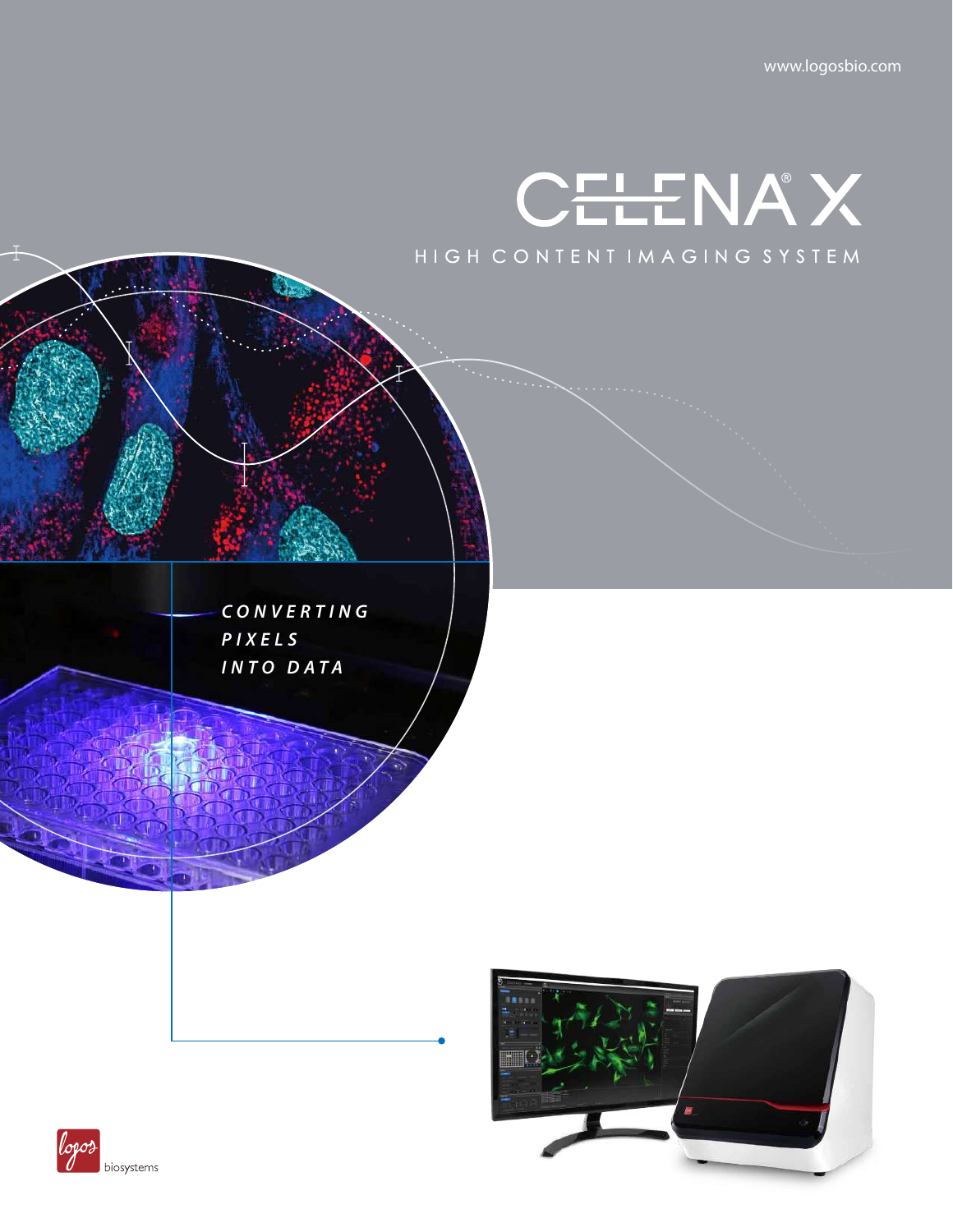

## **THE COMPLETE SOLUTION TO HIGH CONTENT IMAGING AND ANALYSIS**

# THE CELENA® X HIGH CONTENT IMAGING SYSTEM

Say hello to the all-new CELENA® X High Content Imaging System, the most affordable solution for rapid high content image acquisition and analysis. Customizable imaging protocols, image-based and laser autofocusing modules, and a motorized XYZ stage simplify well plate imaging and slide scanning. Powerful and flexible software allows you to set up advanced image analysis sequences that can be used to quantitatively analyze numerous cellular features for the simplest fixed cell assays to more complicated, time-lapse live cell assays. With the power to capture and quantify cellular information in both fixed and live cells, the CELENA®X is a valuable tool for life science research as well as drug discovery and development.

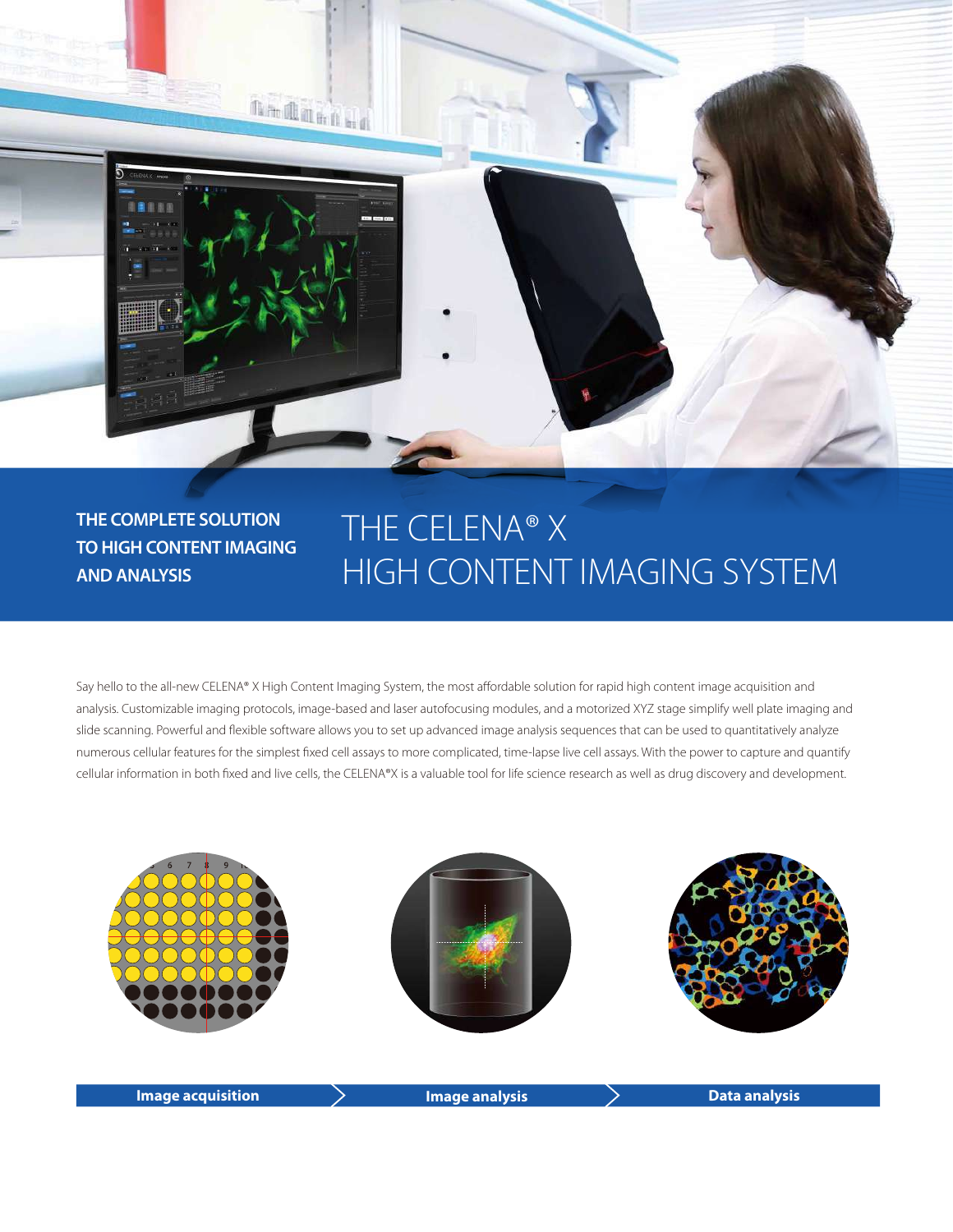#### AUTOMATED KINETIC LIVE CELL ASSAYS

The CELENA®X is a fully automated digital imaging system that makes it easy to set up a time lapse imaging sequence for lengthy cell-based assays. Compatible with onstage incubation systems, a wide variety of experiments in physiological and non-physiological conditions can be performed and captured. The fully automated system will automatically focus in on and capture each specified field in each specified well with the preset imaging conditions.

#### EXPLORE AND ANALYZE

CELENA®X Explorer is the intuitive and easy-to-use interface for the sophisticated CELENA®X. Even scientists new to imaging can set up automated high-content imaging experiments with ease. Images can be processed and analyzed using CELENA®X Cell Analyzer software to produce statistically robust data.

#### **DIGITAL HIGH CONTENT IMAGING AT ITS FINEST**



#### Fully automated plate and slide imaging

- Ideal for kinetic live cell assays, fixed cell assays, and slide scanning
- Motorized XYZ stage, filter cube stage, and objective turret



#### Interchangeable filter cubes and objectives

- **Hard-coated LED fluorescence filters**
- Compatible with Olympus and Zeiss objectives



#### Powerful, easy-to-use user interface

- Simple setup of acquisition channels and parameters
- Seamless integration of imaging and data analysis processes



#### Laser autofocus

- Rapid and reproducible focusing
- Minimized phototoxicity and photobleaching

#### Versatile imaging modes

- Four-channel fluorescence, brightfield, color brightfield, and phase contrast imaging
- **Z-stack and time lapse capabilities**

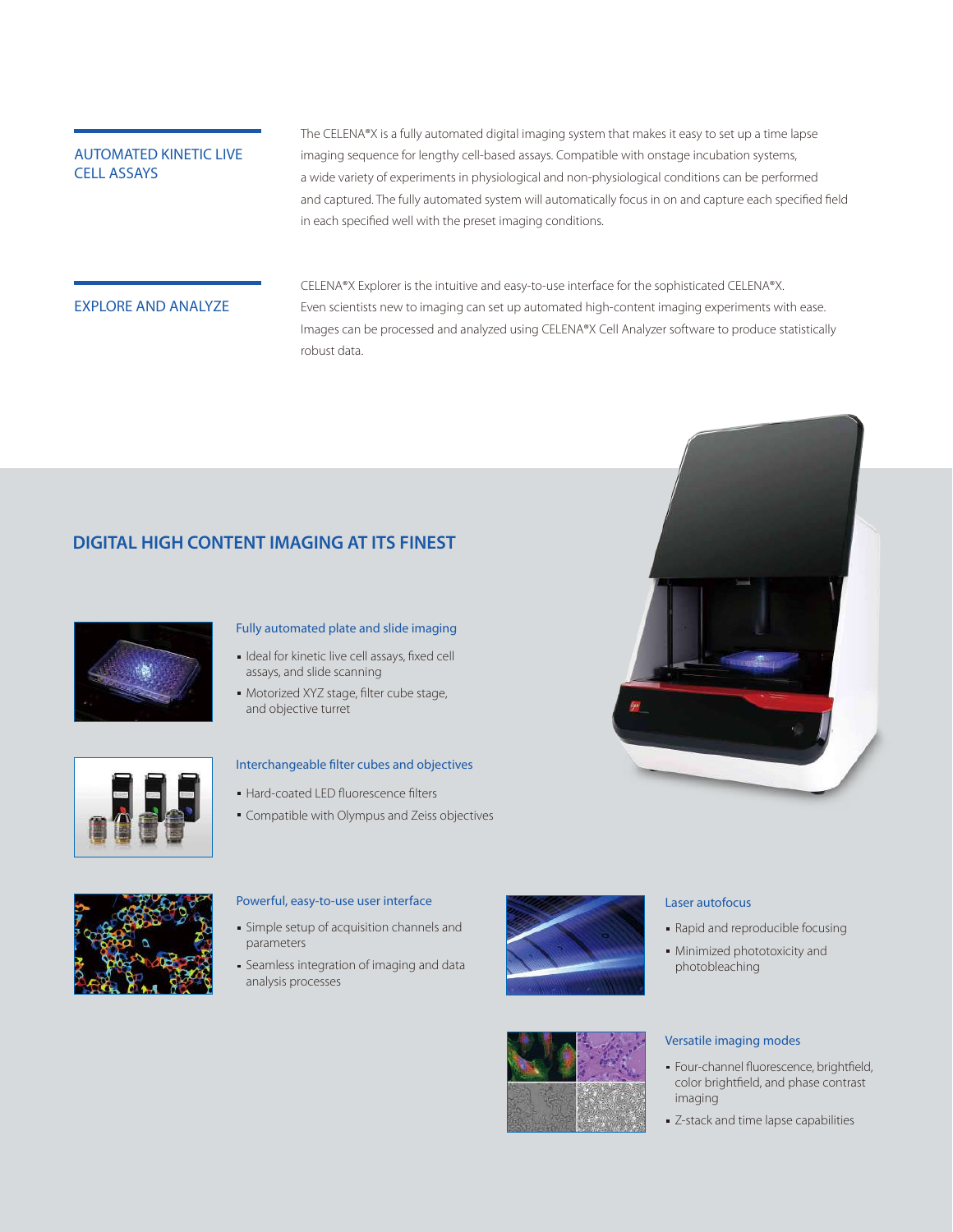# **RELEVENT AND REPRODUCIBLE HIGH CONTENT ANALYSIS WITH CELENA® X CELL ANALYZER**

With the CELENA®X, image capture and analysis are integrated seamlessly. The powerful and flexible CELENA®X Cell Analyzer allows for the creation and customization of workflows that can be used for the simplest fixed cell assays to more complicated kinetic live cell assays. Cell Analyzer also provides tools to edit and annotate images as well as create videos.





**Image analysis** Image processing, object identification, measurements **Data analysis** Analyzed images, result files, graphs (coming soon)

#### CREATE YOUR OWN HIGH CONTENT ANALYSIS **WORKFLOWS**

Using Cell Analyzer, users can create an image analysis pipeline, which is a sequence of modules that each perform a specific image processing task. This allows the quantitative analysis of multiple cellular features from biological images. Modules can be mixed, matched, and adjusted to measure phenotypes of interest objectively, quantitatively, and reproducibly. Once a pipeline has been established, it can be used to analyze subsequent projects.

#### QUANTIFY CELLULAR PHENOTYPES ANYWHERE

Go straight from imaging to analysis on the CELENA® X or analyze your data at your desk. CELENA®X Cell Analyzer can be installed onto and used on a remote PC for your convenience.



#### Quantifying the effects of plasmid concentration on transfection efficiency with the CELENA® X.

HeLa cells were transfected with varying concentrations of the GFP-Q103-Htt plasmid (0.05, 0.10, 0.20, and 0.50 μg/well of a 96-well plate), stained with DAPI, and imaged 16 hours post-transfection. CELENA® X Cell Analyzer makes it easy for scientists to analyze transfection efficiency.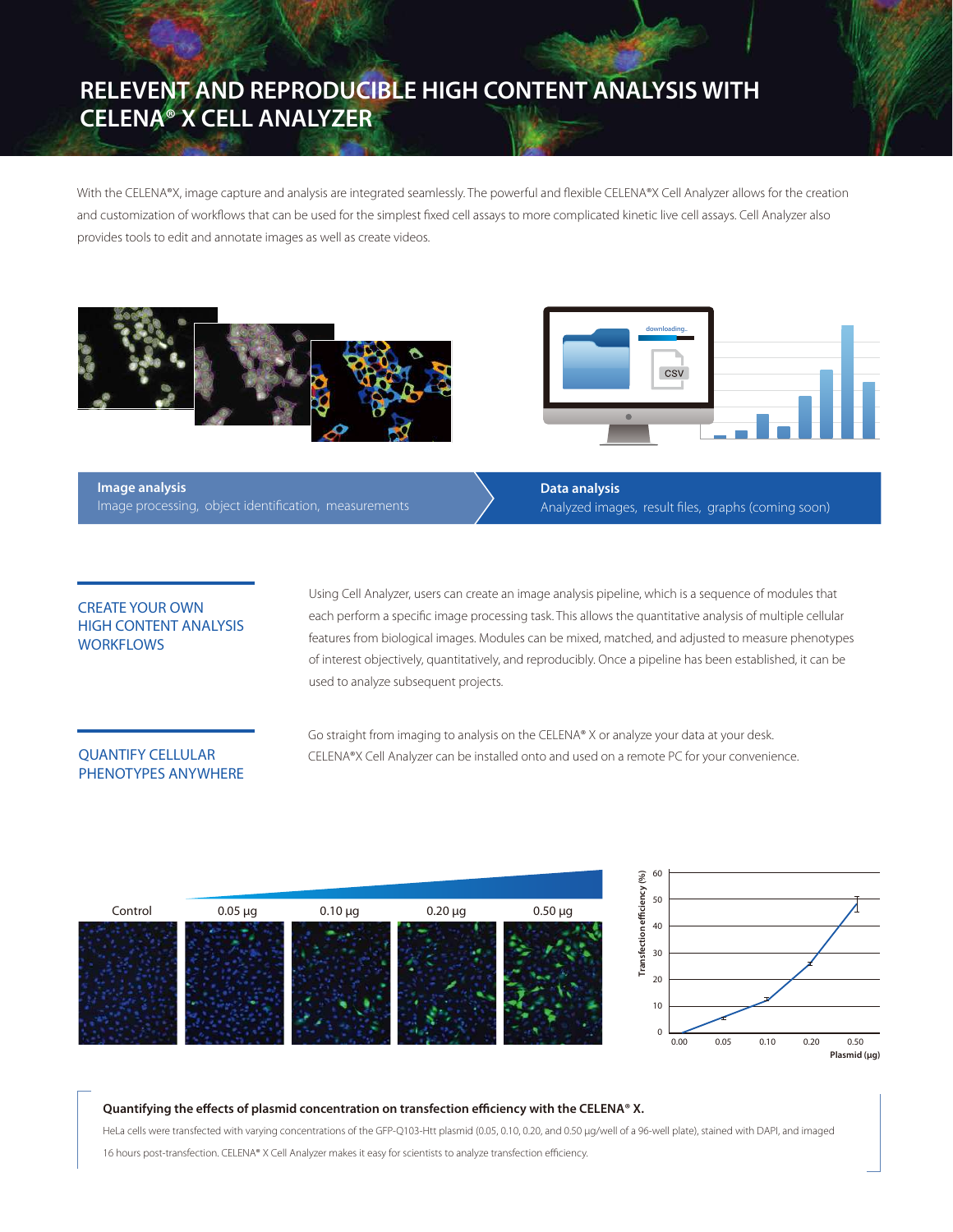#### WORKFLOW-BASED USER INTERFACE MAKES IT EASY TO PUT TOGETHER ANALYSIS MODULES FOR HIGH CONTENT ANALYSIS.



 (A) Simple vessel navigation (B) Annotation and measurement tools (C) Intuitive image analysis pipeline creation (D) Analyzed images (E) Results

#### **ABUNDANT APPLICATIONS**





#### Evaluating the cytotoxic effects of Camptothecin on HeLa cells with the CELENA<sup>®</sup> X.

Confluent HeLa cells were treated with varying doses of Camptothecin (CPT) at 2 hour intervals for 6 hours and subsequently imaged to determine how CPT concentration affects cell viability. CELENA®X Cell Analyzer was used to measure the confluency of cells in a multi-well plate in a rapid, reproducible, and quantifiable manner.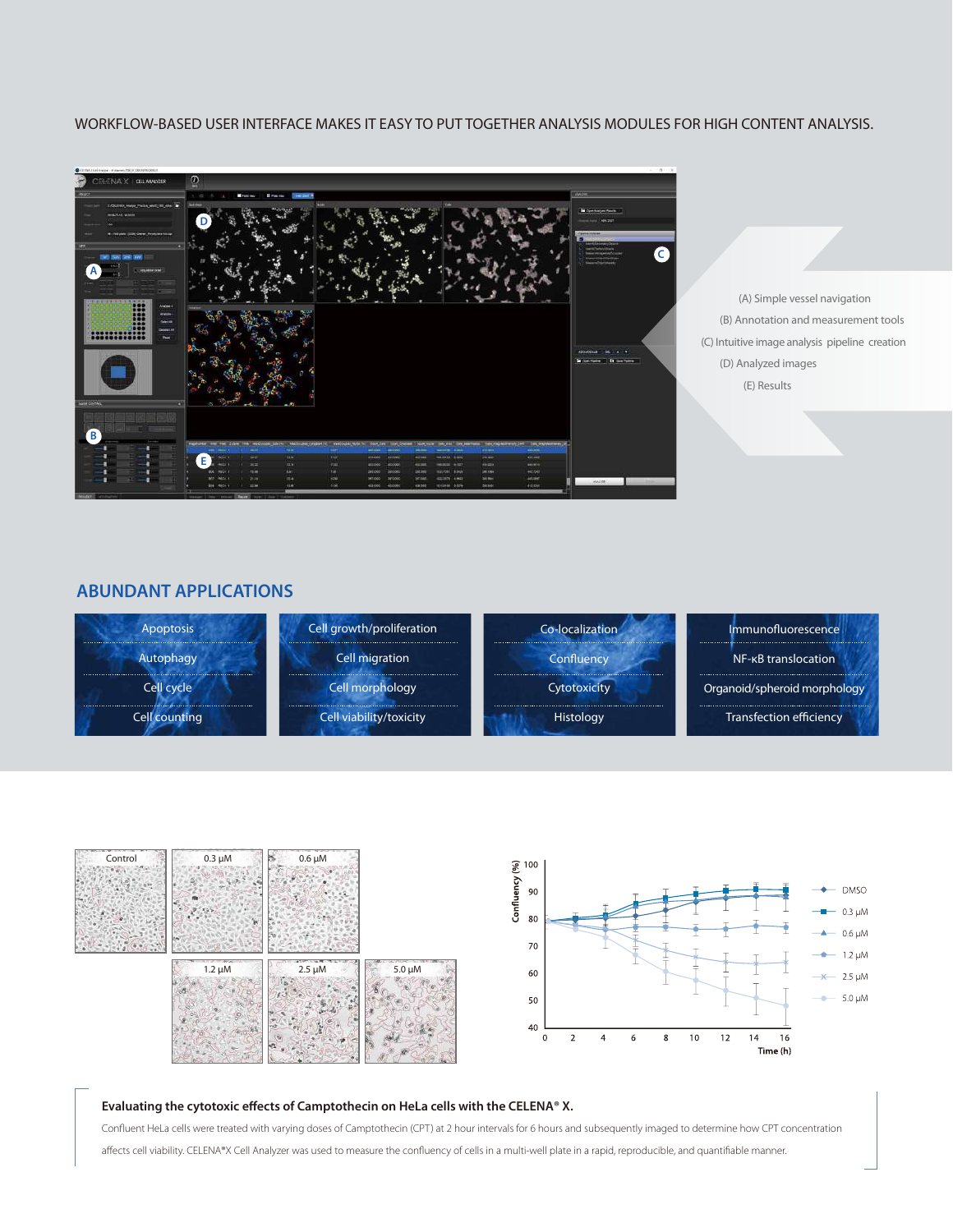



#### Distribution of mature neurons in an adult mouse brain imaged with the CELENA® X.

A coronal section (20 µm) of an 8-week old mouse brain was immunostained with anti-NeuN and counterstained with DAPI. The motorized XYZ stage and fully automated autofocus simplifies the rapid, high-resolution imaging of large specimens.

#### Histopathological evaluation of an untreated glioblastoma multiforme (GBM) biopsy specimen with the CELENA® X.

Sections from the tumor were stained with hematoxylin and eosin (H&E) to assess tumor cellularity. The dual camera module with high sensitivity monochrome and color digital cameras enable high-resolution imaging of fluorescence and colorimetrically-stained samples.

#### Operated with high-quality Olympus objectives

|        | • High resolution fluorescence |      |             |                 |
|--------|--------------------------------|------|-------------|-----------------|
| Cat#   | <b>Objective</b>               | NA.  | WD (mm)     | Correction (mm) |
| 110030 | UPLELN 4X                      | 0.13 | 17          | -               |
| 110031 | UPLFLN 10                      | 0.3  | 10          |                 |
| 110034 | <b>LUCPLFLN 20X</b>            | 0.45 | $6.6 - 7.8$ | $0 - 2$         |
| 110035 | LUCPLELN 40X                   | 0.6  | $2.7 - 4.0$ | $0 - 2$         |

#### • Fluorescence and phase contrast

| Cat#   | <b>Objective</b>      | <b>NA</b> | WD (mm)     | Correction (mm) |
|--------|-----------------------|-----------|-------------|-----------------|
| 110038 | <b>UPLFLN 4XPH</b>    | 0.13      | 17          | $\,$            |
| 110039 | UPLELN 10X2PH         | 0.3       | 10          |                 |
| 110042 | LUCPLELN 20XPH        | 0.45      | 6.6-7.8     | $0 - 2$         |
| 110043 | <b>IUCPLELN 40XPH</b> | 0.6       | $3.0 - 4.2$ | $0 - 2$         |

#### - Low and high magnification

| Cat#   | Objective        | <b>NA</b> | WD (mm) | Correction (mm) |
|--------|------------------|-----------|---------|-----------------|
| 110046 | PLAPON 1.25X     | 0.04      | 5       | -               |
| 110047 | <b>PLAPON 2X</b> | 0.08      | 6.2     | -               |
| 110050 | UPLSAPO 60XO     | 1.35      | 0.15    | 0.17            |
| 110051 | UPLSAPO 100XO    | 1.4       | 0.13    | 0.17            |

#### Illuminated by hard-coated LED fluorescence filter cubes

| Cat #              | Filter cube                              | Excitation (nm) | Emission (nm)     |  |
|--------------------|------------------------------------------|-----------------|-------------------|--|
| 10130              | <b>DAPI</b>                              | 375/28          | 460/50            |  |
| 110131             | <b>EGFP</b>                              | 470/30          | 530/50            |  |
| 110132             | <b>RFP</b>                               | 530/40          | 605/55            |  |
| 10133              | mCherry                                  | 580/25          | 645/75            |  |
| 110134             | <b>ECFP</b>                              | 436/20          | 480/40            |  |
| 110135             | <b>EYFP</b>                              | 500/20          | 535/30            |  |
| 10136              | <b>DSRed</b>                             | 530/40          | 620/60            |  |
| 110137             | Cy5                                      | 620/60          | 700/75            |  |
| 110138             | Cy7                                      | 710/75          | 810/90            |  |
| 10139              | Cy3/TRITC Long Pass                      | 530/40          | 570 <sub>lp</sub> |  |
| 110140             | <b>GFP Long Pass</b>                     | 470/40          | 500lp             |  |
| 110141             | Cy5 Long Pass                            | 620/60          | 665lp             |  |
| 10142              | Custom                                   | ٠               |                   |  |
| <b>Accessories</b> |                                          |                 |                   |  |
| CX31002            | CELENA® X Cell Analyzer Verification Key |                 |                   |  |
| 110410             | Joystick                                 |                 |                   |  |
| 110411             | Microscope Calibration Slide #1          |                 |                   |  |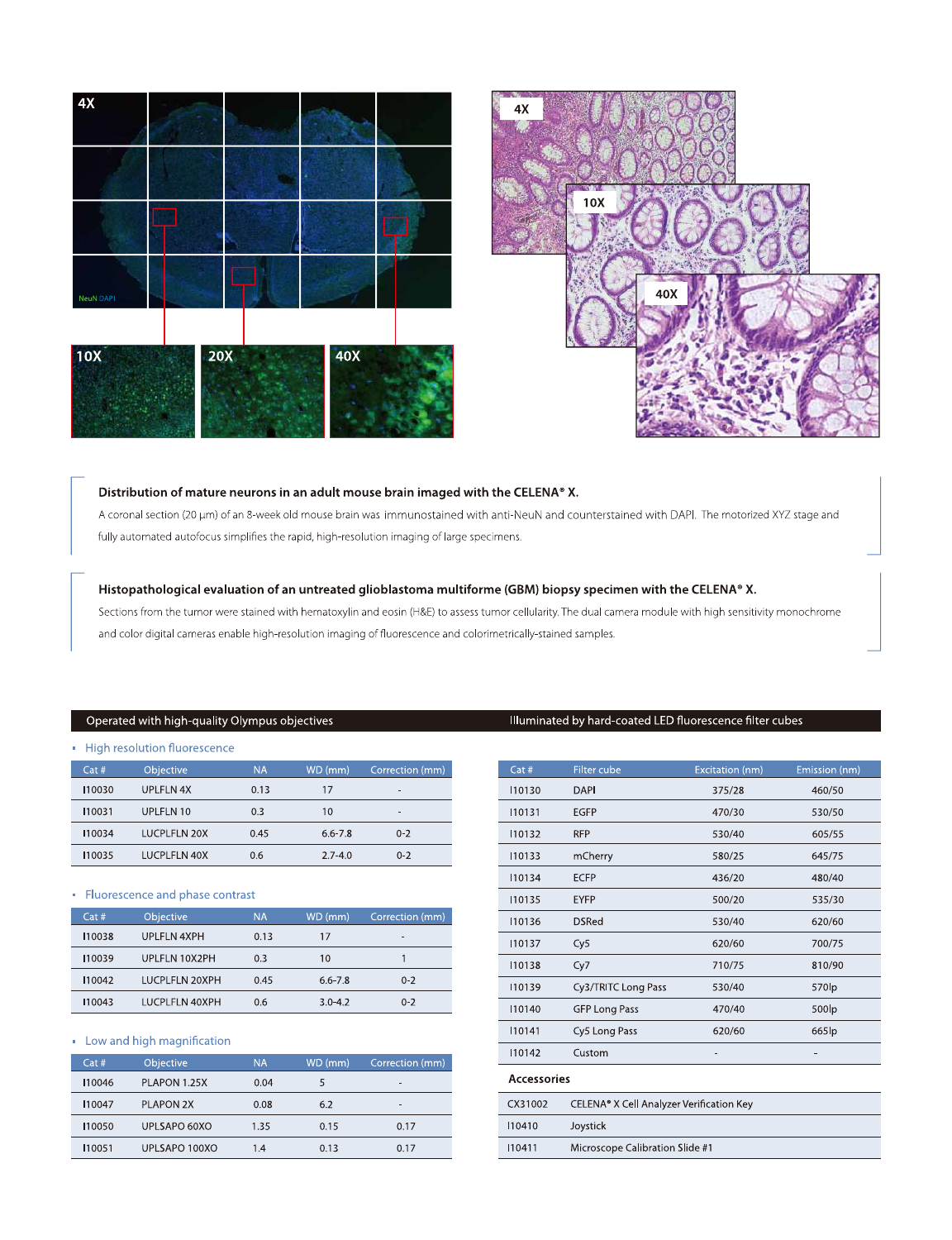#### **VERSATILE AND CUSTOMIZABLE FOR YOUR CELL IMAGING NEEDS**

 $\overline{\Gamma}$ 

| CX30000<br><b>CELENA<sup>®</sup> X High Content Imaging System</b> | • CELENA <sup>®</sup> X Controller<br>• CELENA <sup>®</sup> X Cell Analyzer Verification Key<br>• Universal Vessel Holder<br>• External PC<br>• Microplate Holder<br>• Single Slide Holder                                             |
|--------------------------------------------------------------------|----------------------------------------------------------------------------------------------------------------------------------------------------------------------------------------------------------------------------------------|
|                                                                    | CX30200 Monochrome Camera Module<br>Camera<br>Dual Camera Module<br>CX30201<br>CX30300 Phase Condenser<br>Condenser<br><b>Brightfield Condenser</b><br>CX30301<br>Image-based AF<br>CX30400<br>AF module<br>CX30401<br>Laser AF Module |

| <b>SPECIFICATIONS</b> |                                                                                                                          |  |  |
|-----------------------|--------------------------------------------------------------------------------------------------------------------------|--|--|
| Supported labware     | Slides, multi-well plates (6 to 1536 wells), petri dishes, culture flasks                                                |  |  |
| Imaging modes         | 4-channel fluorescence, brightfield, phase contrast, color brightfield                                                   |  |  |
| Light source          | High-power LED filter cubes with adjustable intensity (>50,000 hours per filter cube)                                    |  |  |
| Filter cube stage     | Motorized; 4 interchangeable fluorescence filter cubes and 1 brightfield filter cube                                     |  |  |
| Available filters     | DAPI, EGFP, RFP, mCherry, ECFP, EYFP, DSRed, Cy5, Cy7, Cy3/TRITC Long Pass, GFP Long Pass, Cy5 Long Pass, custom filters |  |  |
| Objective turret      | Motorized; 5 interchangeable objectives                                                                                  |  |  |
| Compatible objectives | 1.25-100X; Olympus, Zeiss, and Logos Biosystems objectives                                                               |  |  |
|                       | Motorized; basic or phase contrast                                                                                       |  |  |
| Condenser             | Basic: 60 mm LWD condenser, 4 positions                                                                                  |  |  |
|                       | Phase contrast: 60 mm LWD condenser, 4 positions with 3 phase annuli                                                     |  |  |
| Camera                | Monochrome: CMOS, 1.92 MP                                                                                                |  |  |
|                       | (optional) Color: CMOS, 1.92 MP                                                                                          |  |  |
|                       | Monochrome: 16-bit (12-bit dynamic range) TIF, PNG, or JPG                                                               |  |  |
| Image outputs         | Color: 24-bit color TIF, PNG, or JPG                                                                                     |  |  |
|                       | Movies: MP4                                                                                                              |  |  |
| Autofocus method      | Image-based autofocus                                                                                                    |  |  |
|                       | (optional) Laser autofocus                                                                                               |  |  |
| Stage                 | Motorized X/Y-stage (120 mm x 80 mm); motorized Z-stage (10 mm)                                                          |  |  |
| Stage control         | CELENA® X Explorer                                                                                                       |  |  |
|                       | (optional) Joystick                                                                                                      |  |  |
| Computer              | External PC                                                                                                              |  |  |
| Monitor               | 27" 4K UHD monitor                                                                                                       |  |  |
| Software              | User interface: CELENA® X Explorer                                                                                       |  |  |
|                       | Analysis: CELENA® X Cell Analyzer                                                                                        |  |  |
| Power                 | 100-240 VAC, 250 W, 50/60 Hz                                                                                             |  |  |
| Dimensions            | Main body: 39 x 46 x 50 cm (15.4 x 18.1 x 19.7 in)                                                                       |  |  |
|                       | Controller: 17 x 30 x 23 cm (6.7 x 11.8 x 9.1 in)                                                                        |  |  |
| Weight                | Main body: 33 kg (72.8 lbs)                                                                                              |  |  |
|                       | Controller: 7 kg (15.4 lbs)                                                                                              |  |  |